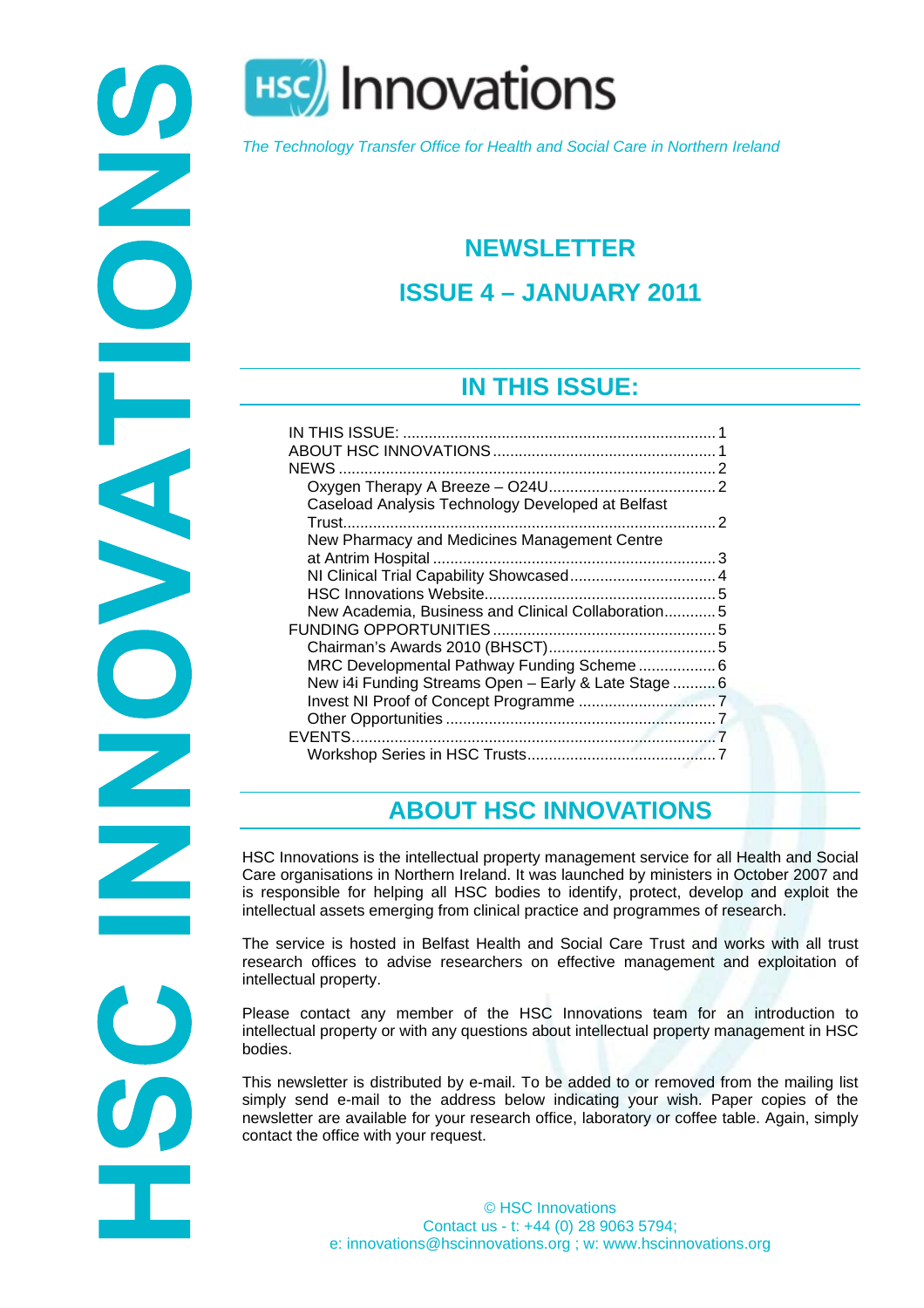### <span id="page-1-1"></span><span id="page-1-0"></span>**Oxygen Therapy A Breeze – O24U**

The Regional Respiratory Centre in Belfast Health and Social Care Trust identified the need for an easily accessible regional specific information tool on oxygen therapy. This has resulted in the development of a new oxygen therapy information package called O24U designed for the busy healthcare professional.

<span id="page-1-2"></span>HSC Innovations worked closely with Marion Doherty (Staff Nurse) and Dr Jacqui Gamble (Sister) in the Regional Respiratory Centre, based in Belfast City Hospital, in marketing the O24U package. As a result of this we have now secured the financial support of BOC Healthcare to assist in the dissemination of the O24U therapy information tool.



*O24U CD* 

Dr. Joe MacMahon from the Regional Respiratory Centre said *"We believe that this will make the assessment, prescription, and supply, of oxygen therapy for COPD and other illnesses, much easier for healthcare professionals, and result in even greater quality of care to the patient and their carers. It includes very practical information on oxygen therapy. It is hoped the information resource will appeal to all users of varying expertise such as oxygen providers and respiratory nurse specialists."*

O24U is now available through the trust intranet elearning site and available by request on CD to those users outside the Trust. Belfast Trust users may visit [this link.](http://intranet.belfasttrust.local/education/Lists/ListWithAttachments/Attachments/9/O24U.pdf)

Dr David Brownlee from Health and Social Care Innovations said *"The team in the Regional Respiratory Centre developed a solution to an identified unmet clinical need. The collaboration between industry and health demonstrates the value of working with the clinical base in developing new product and technology opportunities for healthcare. These products can help to secure real*  *improvements in healthcare practices locally (HSC), nationally (NHS) and globally."*

If you would like to request the O24U therapy information tool on CD, then please contact Marion Doherty in the Regional Respiratory Centre, Belfast City Hospital – tel: 028 9032 9241 Ext: 2078 or email: [marion.doherty@belfasttrust.hscni.net](mailto:marion.doherty@belfasttrust.hscni.net).

#### **Caseload Analysis Technology Developed at Belfast Trust**

Belfast Health and Social Care Trust (BHSCT) and Yarra Software have recently signed a revenue sharing agreement in relation to a new clinical software tool, E-CAT (Electronic Caseload Analysis and Activity Tool). Other parties to the agreement include the University of Ulster and Community Practitioners and Health Visitors Association (CPHVA).

The E-CAT product is a clinical tool developed by real-life district nursing professionals to meet the growing challenge of satisfying increasing demand with fewer resources. E-CAT provides nurses at all levels in the community with a statistical tool to measure clinical need and nursing performance, thereby allowing them to analyse need in relation to the skill and distribution of the workforce. The web based electronic tool has been regionally piloted in three community trusts in Northern Ireland and the University of Ulster carried out an independent evaluation in 2008 which confirmed the positive benefits of the tool.



*E-CAT flyer*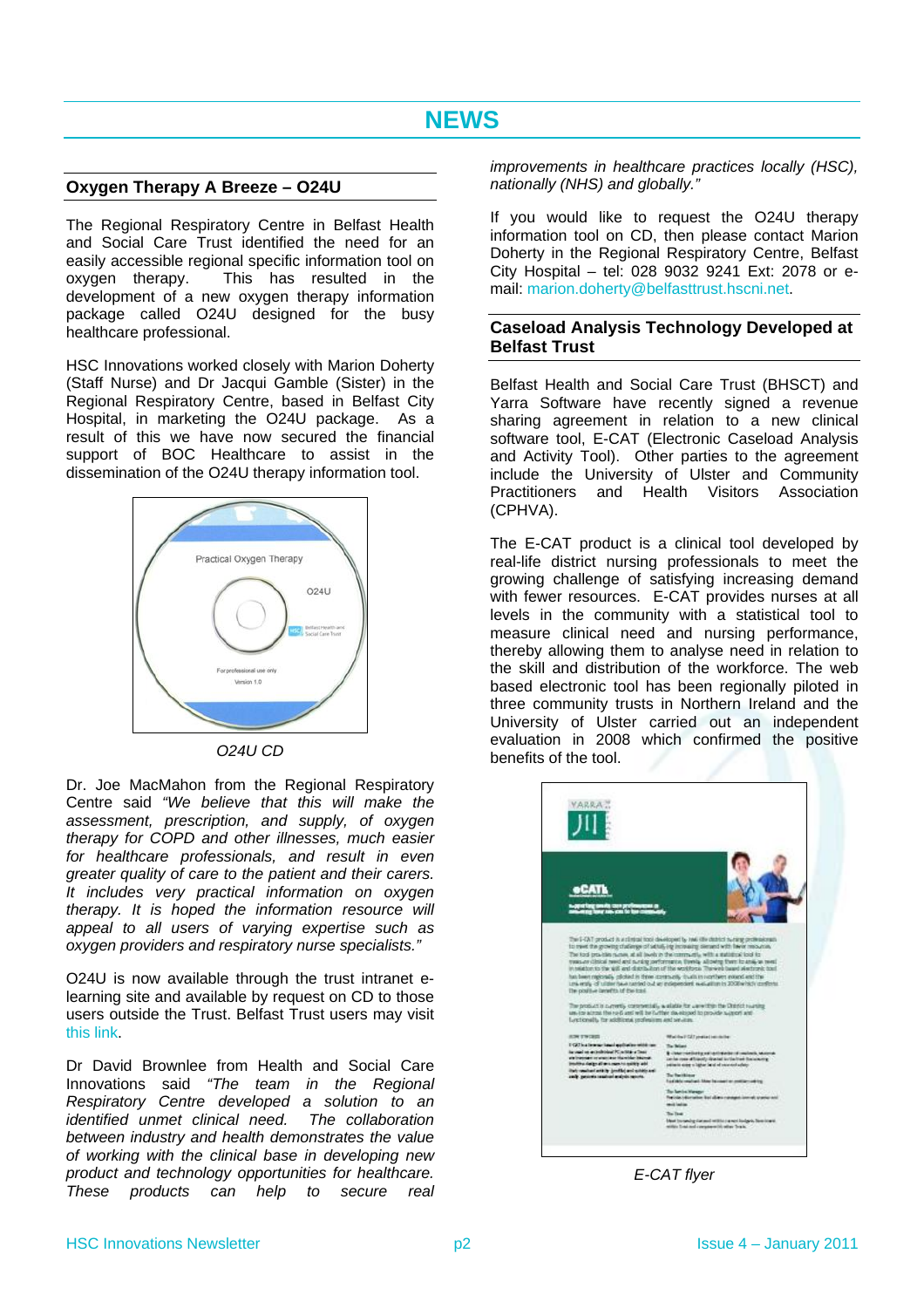The product is currently commercially available for use within the District Nursing service across the NHS and will be further developed to provide support and functionality for additional professions and services. The E-CAT flyer can be downloaded from [http://www.hscinnovations.org/?p=491.](http://www.hscinnovations.org/?p=491)

The E-CAT clinical software tool is a result of five years collaboration between BHSCT, Yarra Software, University of Ulster and CPHVA.

For more information relating to E-CAT, please contact Mrs Gabby Tinsely, Services Manager, Social and Primary Care Service Group (Older People Services), BHSCT - e-mail: [Gabby.Tinsley@belfasttrust.hscni.net](mailto:Gabby.Tinsley@belfasttrust.hscni.net).

### <span id="page-2-0"></span>**New Pharmacy and Medicines Management Centre at Antrim Hospital**

A new Pharmacy and Medicines Management Centre at Antrim Hospital, Northern Health and Social Care Trust, was officially opened on 4 October 2010 by Dr Norman Morrow, the Chief Pharmaceutical Officer at the Department of Health Social Services and Public Safety.

Dr Morrow said *"I am delighted to participate in the opening of this new facility today. Professor Scott and his team have made a major contribution to the delivery of Clinical Pharmacy Services in Northern Ireland and to the Department's Pharmaceutical Clinical Effectiveness Programme. This is a timely opportunity for me to pay tribute to their industry and innovative practice and record my thanks for all that you have done to date. I hope this new Centre will facilitate your work further and indeed provide advantage to the whole of the HSC"*.



*Opening the Pharmacy and Medicines Management Centre: (L-R) Dr Peter Flanagan, Medical Director, Northern Trust, Professor Mike Scott, Head of Pharmacy and Medicines Management, Northern Trust, Mr Sean Donaghy (standing at back), Chief Executive, Northern Trust, Dr Norman Morrow, Chief Pharmaceutical Officer, Department of Health, Social Services and Public Safety, Northern Ireland* 

The relocated Pharmacy and Medicines Management Centre will centralise pharmacy services in one place, providing a more effective, efficient service. The centre will be engaged in reengineering medicines processes together with the integration of novel health care technologies to optimise medicines use. This will lead to innovative ways of providing safe effective and economic medicines utilisation that will be generalisable across the UK health sector and further afield. The new centre will also collaborate with academia and industry on R&D projects in these areas.

Mr Sean Donaghy, the Trust Chief Executive was also present and he commented on the contribution that the team had made to improving clinical care in the Northern Trust and across Northern Ireland. He welcomed the creation of the centre to bring together the expertise of the team and looked forward to continued leadership for pharmacy and medicines management across Northern Ireland. Dr Flanagan, Trust Medical Director, also paid tribute to the work being done by the pharmacy team.

The opening followed on from a short seminar with presentations made by Dr David Brownlee from HSC Innovations, Dr Jill Mairs, Regional Procurement Pharmacist and Professor Mike Scott, Head of Pharmacy and Medicines Management, NHSCT.

Following the opening, the centre provided demonstrations of some of the innovative medicines management related systems that have been developed at Antrim Hospital (NHSCT). These included:

- **EPICS (Electronic Pharmacist Intervention Clinical System)** – This is a pharmacist interventions system developed in conjunction with both the School of Pharmacy, Queen's University Belfast and Yarra Software Ltd, and is used to record pharmacist interventions based on a grading scale of  $1 - 6$  which relates to the degree of impact on improving patient care as a result of pharmacy action. See more in the<br>previous newsletter or online at newsletter or online at [http://www.hscinnovations.org/?p=210.](http://www.hscinnovations.org/?p=210)
- **Keyless Locker** This initiative, developed by the Trust in conjunction with Hospital Metalcraft Ltd, was also displayed and the rationale for its development highlighted. The keyless locker system is a fob operated locker whereby patients can access their own medicines as required in line with Audit Commission recommendations. The lockers are also linked to a computerised system that monitors and records use by both patients and staff.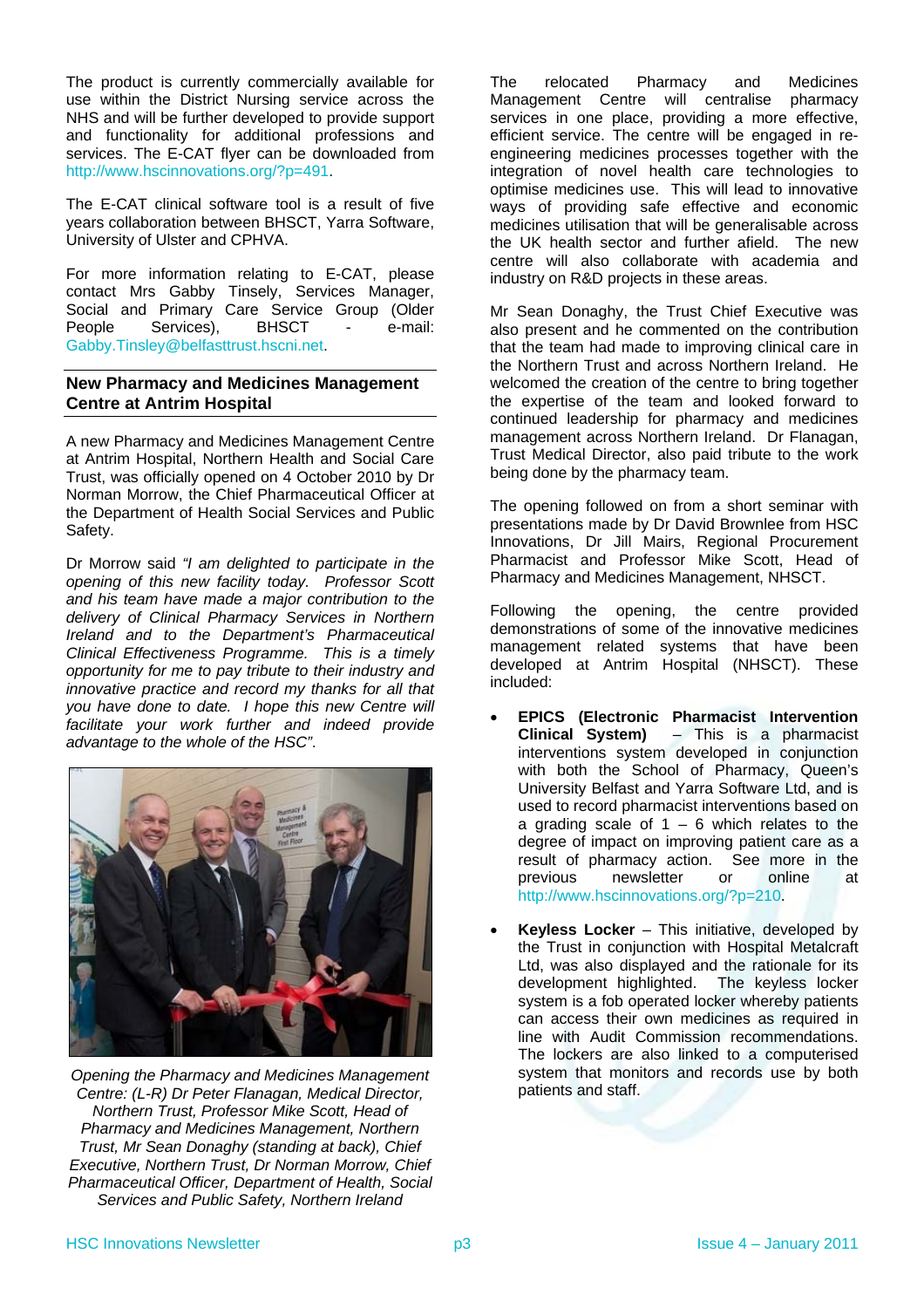

*Examining the keyless locker: (L-R) Mrs Hazel Baird, Head of Governance and Patient Safety, Northern Trust, Mrs Dianne Gill, Deputy Head of Pharmacy and Medicines Management, Northern Trust* 

Dr David Brownlee of HSC Innovations commented *"The Pharmacy and Medicines Management Centre will become the essential cornerstone for future research and development in this very important area. It will provide that fundamental realisation for both academic and industry partners, that by working with a centre of clinical excellence such as this, it is much easier, much quicker and with a greater likelihood of success in developing new healthcare products"*.

To contact the centre: Pharmacy and Medicines Management Centre, 1st Floor, Beech House, Antrim Area Hospital Site, 45 Bush Road, Antrim, BT41 2RL; tel: 028 9442 4945.

### <span id="page-3-0"></span>**NI Clinical Trial Capability Showcased**

Invest Northern Ireland organised a clinical trial event at the Clinical Translational Research and Innovation Centre (C-TRIC) in Altnagelvin Hospital, Western Health and Social Care Trust (WHSCT) on 23 November 2010. The event provided an overview of the resources and services available to support clinical trials and to initiate discussion on how trusts and companies may work better together.

After an introduction by Ian Murphy (Managing Director, Client Group and Entrepreneurship at Invest NI), Barry Henderson (Business Development Manager, C-TRIC) gave an overview of C-TRIC and highlighted that C-TRIC is licensed to handle, process and store clinical materials and data.

There were four companies participating: Bio-Kinetic Europe Ltd, Medevol Ltd, Celerion Ltd, and O4 Research Ltd. Each company provided an overview of the clinical trial areas and phases they facilitate and how they currently engage with local trusts and the Northern Ireland Clinical Research Network (NICRN).

Dr Maurice O'Kane (Associate Medical Director – Research & Development, WHSCT and Chief Executive, C-TRIC) spoke on the WHSCT involvement with clinical trials and the practicalities of how the process works, in addition to highlighting research and clinical trial activity within WHSCT and C-TRIC. Particular clinical trial resources highlighted included:

- in house clinical trial capability;
- support provided by clinical governance staff to assist with the governance and ethical approvals process;
- access to skilled research nursing staff; and
- access to skilled biomedical scientists.

This was followed by Paul Biagioni (NICRN) who gave an outline on the role of and support available from NICRN, its links with the UK Clinical Research Network (UKCRN) and how they can assist companies.

Dr David Brownlee (HSC Innovations) covered the suite of model agreements that are available from UKCRN to facilitate and speed up the process of enabling clinical trials, and Professor Danny McAuley (Belfast Health and Social Care Trust) provided an overview of the planned Clinical Research Facility in Belfast and highlighted areas for potential collaboration in clinical trials.

The event finished with a site tour of C-TRIC facilities.

Further information is available as follows:

- Clinical Translational Research and Innovation Centre (C-TRIC) – [www.c-tric.com](http://www.c-tric.com/)
- The presentations from the event can be found at [http://lifesciences.investni.com/news\\_details.asp](http://lifesciences.investni.com/news_details.asp?id=158) [?id=158](http://lifesciences.investni.com/news_details.asp?id=158)
- Northern Ireland Clinical Research Network (NICRN) – [www.nicrn.hscni.net](http://www.nicrn.hscni.net/)
- UK Clinical Research Network (UKCRN) [www.crncc.nihr.ac.uk](http://www.crncc.nihr.ac.uk/)
- The UKCRN suite of model clinical trial agreements, along with accompanying guidance are available at at [www.ukcrc.org/regulationgovernance/modelagre](http://www.ukcrc.org/regulationgovernance/modelagreements) [ements](http://www.ukcrc.org/regulationgovernance/modelagreements)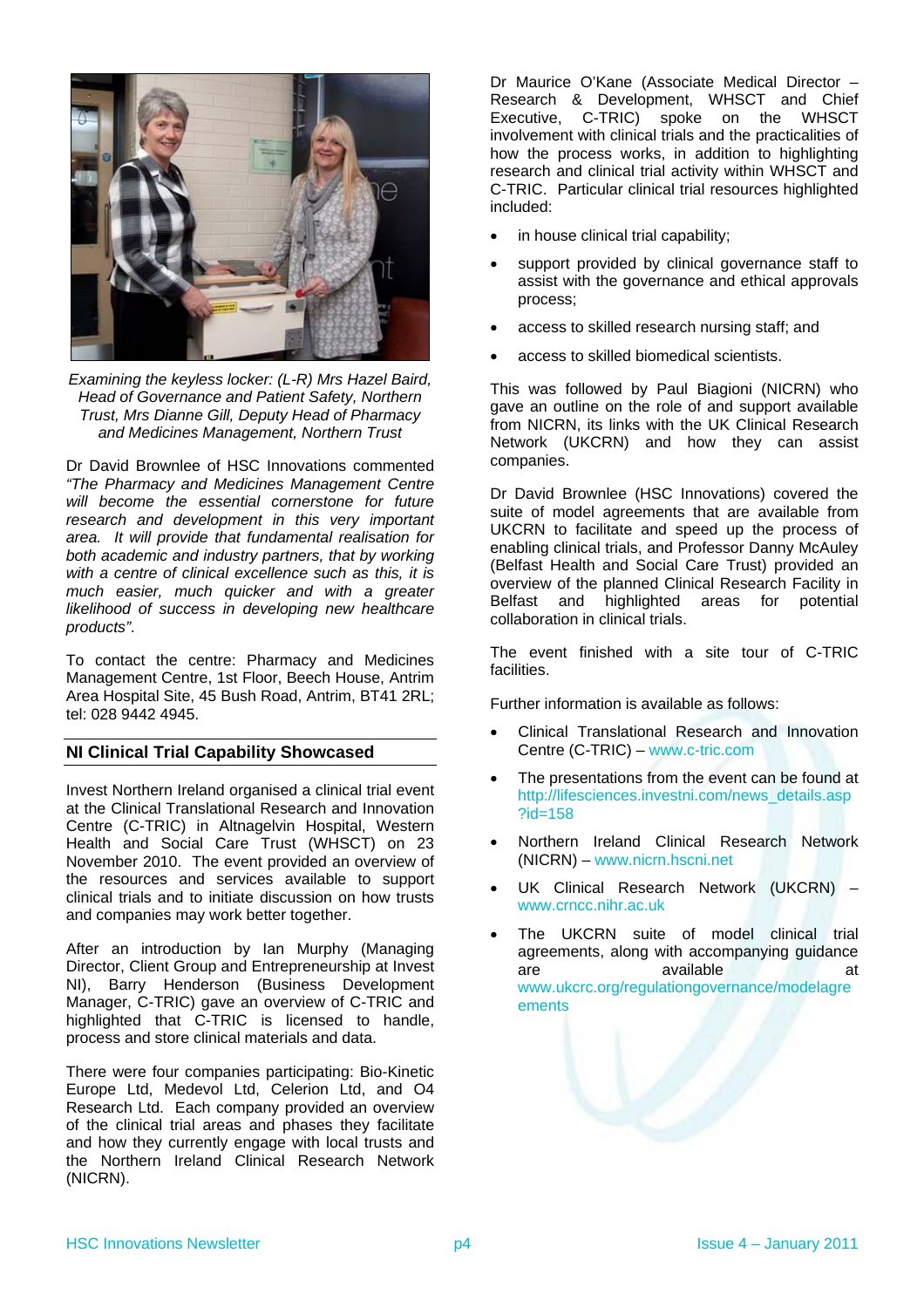### <span id="page-4-0"></span>**Collaboration HSC Innovations Website**

Most of the items included in this newsletter have previously been posted on the HSC Innovations website at [www.hscinnovations.org.](http://www.hscinnovations.org/) Therefore for the latest news from HSC Innovations, including funding opportunities, check the website regularly.

The website also provides general information about intellectual property and innovation in the Health and Social Care service.

| Intellectual Property<br><b>Home</b><br>About Us<br>Partnering<br>- News<br>Library Links                                                                                                                                                                                                                                                               | Elevation Awards 2010 Contact Us                                                                                                                                                                                                                                                                                                                                                                                                                                                                       |
|---------------------------------------------------------------------------------------------------------------------------------------------------------------------------------------------------------------------------------------------------------------------------------------------------------------------------------------------------------|--------------------------------------------------------------------------------------------------------------------------------------------------------------------------------------------------------------------------------------------------------------------------------------------------------------------------------------------------------------------------------------------------------------------------------------------------------------------------------------------------------|
| About Us                                                                                                                                                                                                                                                                                                                                                | @ Labest news:<br>· Fellowship Awards for<br>Research Capacity<br>Development.<br>· Southern Trust Workshop<br>$-$ January 2010<br>· South Eastern Trust<br>Research Poad Show<br>. Invest M Proof of Concept<br>Programme Open<br>· New i4i funding streams<br>open - early & late stage<br>· MRC Developmental<br>Pathway Funding Scheme<br>· Wellcome Trust Translation<br>Awards.<br>· Northern Trust Workshop -<br>Innovation to Improve<br>Patient Care<br>@ Find news about:<br><b>3 Events</b> |
| HSC Innovations provides an innovation management service for health and social care<br>employees throughout Northern Ireland.                                                                                                                                                                                                                          |                                                                                                                                                                                                                                                                                                                                                                                                                                                                                                        |
| We help all health and social care organisations and their employees to identify and develop<br>ideas that may provide healthcare benefits and improve patient care. We also provide an<br>interface for external projectations who wish to collaborate with health and social care<br>employees/organisations in developing these ideas into products. |                                                                                                                                                                                                                                                                                                                                                                                                                                                                                                        |
| Through the provision of expertise and financial support we are able to drive forward<br>technology transfer projects from the identification and assessment of ideas through to the<br>development and commercialisation of healthcare products.                                                                                                       |                                                                                                                                                                                                                                                                                                                                                                                                                                                                                                        |
| This site provides general information relating to our work (use the menu above) and news.<br>about our services, including word on funding opportunities and forthcoming events cuse the<br>options on the right hand site).                                                                                                                           |                                                                                                                                                                                                                                                                                                                                                                                                                                                                                                        |
| Some of the technologies we are working on are showcased below.<br>FEATURED TECHNOLOGIES:                                                                                                                                                                                                                                                               |                                                                                                                                                                                                                                                                                                                                                                                                                                                                                                        |
| · Meningitis Diagnostic<br>A RAPID MOLECULAR TEST FOR DETECTION OF NEISSERIA MENINGITIOIS<br>Overview The pathogenic bacterium                                                                                                                                                                                                                          |                                                                                                                                                                                                                                                                                                                                                                                                                                                                                                        |
| LATEST TECHNOLOGIES:                                                                                                                                                                                                                                                                                                                                    | <b>I</b> Funding                                                                                                                                                                                                                                                                                                                                                                                                                                                                                       |
| · Portable Knee Block for Occupational Therapy<br>Fublished: August 25, 2010                                                                                                                                                                                                                                                                            | <b>3. News</b>                                                                                                                                                                                                                                                                                                                                                                                                                                                                                         |
| . A Novel Drug Delivery Putty for Topical Applications<br>Published: June 9, 2010                                                                                                                                                                                                                                                                       | Search news:<br>Search                                                                                                                                                                                                                                                                                                                                                                                                                                                                                 |
| · Endovascular Imaging Device<br>Published: June II, 2010                                                                                                                                                                                                                                                                                               | Saarch                                                                                                                                                                                                                                                                                                                                                                                                                                                                                                 |

*The HSC Innovations website* 

# **New Academia, Business and Clinical**

HSC Innovations is a partner in a new academia, business and clinical (ABC) collaboration funded by InterTradeIreland.

InterTradeIreland and BioBusiness recently announced development of a collaborative network across Academia, Business and Clinicians (ABC) to yield ground breaking innovations in Irish healthcare. The ultimate objective is to improve treatments, diagnoses and quality of life for patients, but the programme also expects to lead to £13 million in business opportunities and will develop Ireland's capabilities as an innovation island.

HSC Innovations is one of the clinical partners who will work with BioBusiness as it delivers this InterTradeIreland funded ABC collaborative network, advising and enabling stronger links into primarily clinical capability. HSC Innovations will assist in identifying clinical partners for collaborative projects that will lead to the creation of three new market or product development projects in the areas of personalised medicine and connected health, and HSC clinicians will also have the opportunity to be considered for inclusion in the clinical evaluation of all three commercial opportunities.

Other clinical partners include HSC R&D Division of the Public Health Agency, C-TRIC (Altnagelvin Hospital), and the Royal College of Surgeons. All nine universities in Ireland are also part of the collaborative network. Further information can be found on the InterTradeIreland website [here](http://www.intertradeireland.com/newsandevents/news/2010/name,2064,en.html).

### **FUNDING OPPORTUNITIES**

### <span id="page-4-2"></span><span id="page-4-1"></span>**Chairman's Awards 2010 (BHSCT)**

Staff in the Belfast HSC Trust are now being invited to submit entries to The Chairman's Awards 2010 to recognise the achievements of health and social care teams throughout the Trust. As in previous years the categories reflect the Trust's five corporate objectives:

- 
- 
- 
- Resources
- Our People

If you or your team is doing particularly good work in any of these areas, now's the time to tell everyone any of these areas, now's the time to tell everyone [http://intranet.belfasttrust.local/Pages/TheChairmans](http://intranet.belfasttrust.local/Pages/TheChairmansAwards2010.aspx)<br>about it and have your efforts recognised.

Colm Donaghy, Chief Executive said, *"It is very important to recognise the good work done in our organisation and I look forward to joining the Chairman to see the work that staff have done in these challenging times".*

Prizes include up to £10,000 to reinvest in the service area, plus high profile for the initiative - the final fifteen shortlisted entries will be presented on DVD at • Safety and Quality **the Chairman's Awards ceremony in 2011.** 

 Modernisation Entries should be submitted by **Friday 28 January 2011**. Each entry should consist of a description of Partnerships **Partnerships Example 2011.** Each entry should consist of a description partnerships **Partnerships** 

> Further information, including the entry cover sheet and shortlisting criteria, are available in the BHSCT intranet at:

[Awards2010.aspx](http://intranet.belfasttrust.local/Pages/TheChairmansAwards2010.aspx).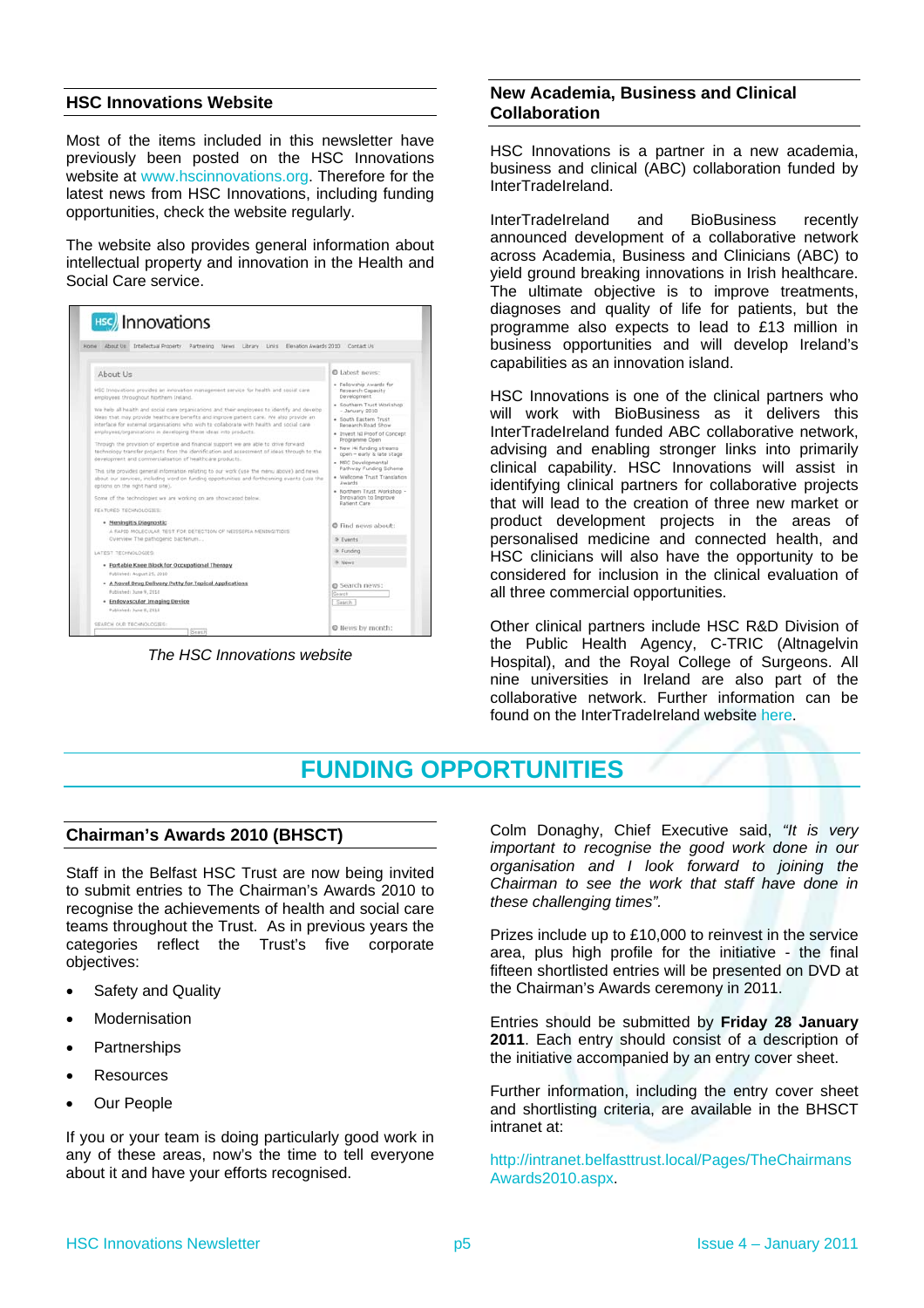### <span id="page-5-0"></span>**MRC Developmental Pathway Funding Scheme**

The Developmental Pathway Funding Scheme (DPFS) is a new, rigorously-assessed, funding scheme set up by the Medical Research Council (MRC) to help strengthen the translation of fundamental research towards patient benefit. It does not fund discoveries of new causes or risk factors of disease, biomarkers, drug targets, biomaterials or research tools, but takes these as starting points and supports their application to improve healthcare and benefits for patients. The DPFS forms a key part of the MRC's Translational Research Strategy.

Key features:

- The objective of the Developmental Pathway Funding Scheme is to support the translation of fundamental basic and clinical research findings towards the clinic.
- Projects should target significant and unmet health needs.
- <span id="page-5-1"></span> The DPFS will support the development of novel therapies, interventions and diagnostics, and the research tools used in the development of therapies, interventions or diagnostics.
- DPFS proposals will need to show a clear understanding of the evidence needed to advance a treatment into medical use and use this to define two to three clear milestones, depending on project complexity, in their project plans. These will help maximise success and enable the project to attract required downstream funding, whether from public or private sources, along the path to meet its clinical aims.
- The DPFS will support a significant proportion of high-risk high-payoff projects, especially in fields not being actively pursued in the private sector at present.
- The focus of the DPFS in diagnostics is to provide support for the development and technical validation of assays suitable for clinical application.
- It is envisaged that projects would normally seek initial funding in the range of £250k-750k. Depending on the nature of the research, this might be sufficient for one or two years work, or occasionally longer.
- Applications including partnerships with charities or industry are strongly encouraged where these add value to the project for example in terms of access to expertise, technologies, reagents or funding.

Examples of proposals likely to be supported:

 Validating an association between a fundamental discovery and a disease process (target validation).

- Developing candidate therapeutic entities from drug discovery up to early evaluation in humans.
- Developing candidate diagnostics or medical devices – from prototype design up to early evaluation in humans.

Outline applications must be submitted via the Electronic Application and Assessment (EAA) system using the DPFS outline application form. The next deadline for outline applications is **Tuesday 8th March 2011 (4pm)**.

Proposals will be assessed by a two-step process. A brief outline proposal will be reviewed by an expert panel. Successful outline applicants will be invited to submit a full application, which will undergo a further round of more detailed review.

Further information is available on the MRC website at

[http://www.mrc.ac.uk/Fundingopportunities/Grants/D](http://www.mrc.ac.uk/Fundingopportunities/Grants/DPFS/Specification/MRC004553) [PFS/Specification/MRC004553.](http://www.mrc.ac.uk/Fundingopportunities/Grants/DPFS/Specification/MRC004553) Alternatively [contact](#page--1-0)  [HSC Innovations](#page--1-0) for advice. This information was summarised from the MRC website.

### **New i4i Funding Streams Open – Early & Late Stage**

The new National Institute for Health Research Invention for Innovation (i4i) programme was launched on 25th October 2010 and now consists of two funding streams – for early and late stage product development – to simplify the application process. The new i4i programme aspires to advance the translation of healthcare technologies for increased patient benefit through guided progression of innovative medical technologies.

### **i4i Early-stage product development awards**

1-3 year investigation involving collaboration between industry, academic or clinical researchers to carry out feasibility or pilot studies to support the further development of an innovative new technology or intervention to address an existing or emerging healthcare need. The study must be informed by evidence already obtained through prior basic research investigations. Through robust R&D, prototype products should emerge. The barriers to commercial implementation need to be identified and these should inform the development of a credible business plan and appropriate management team.

### **i4i Late-stage product development awards**

A detailed investigation of 1-3 years involving collaboration between industry, academic or clinical researchers that builds on the results of a completed assessment of the feasibility or pilot study. This will provide further evidence of the capability to deliver improved healthcare outcomes and commercial opportunity, delivering an advanced prototype along with plans for commercial and intellectual property